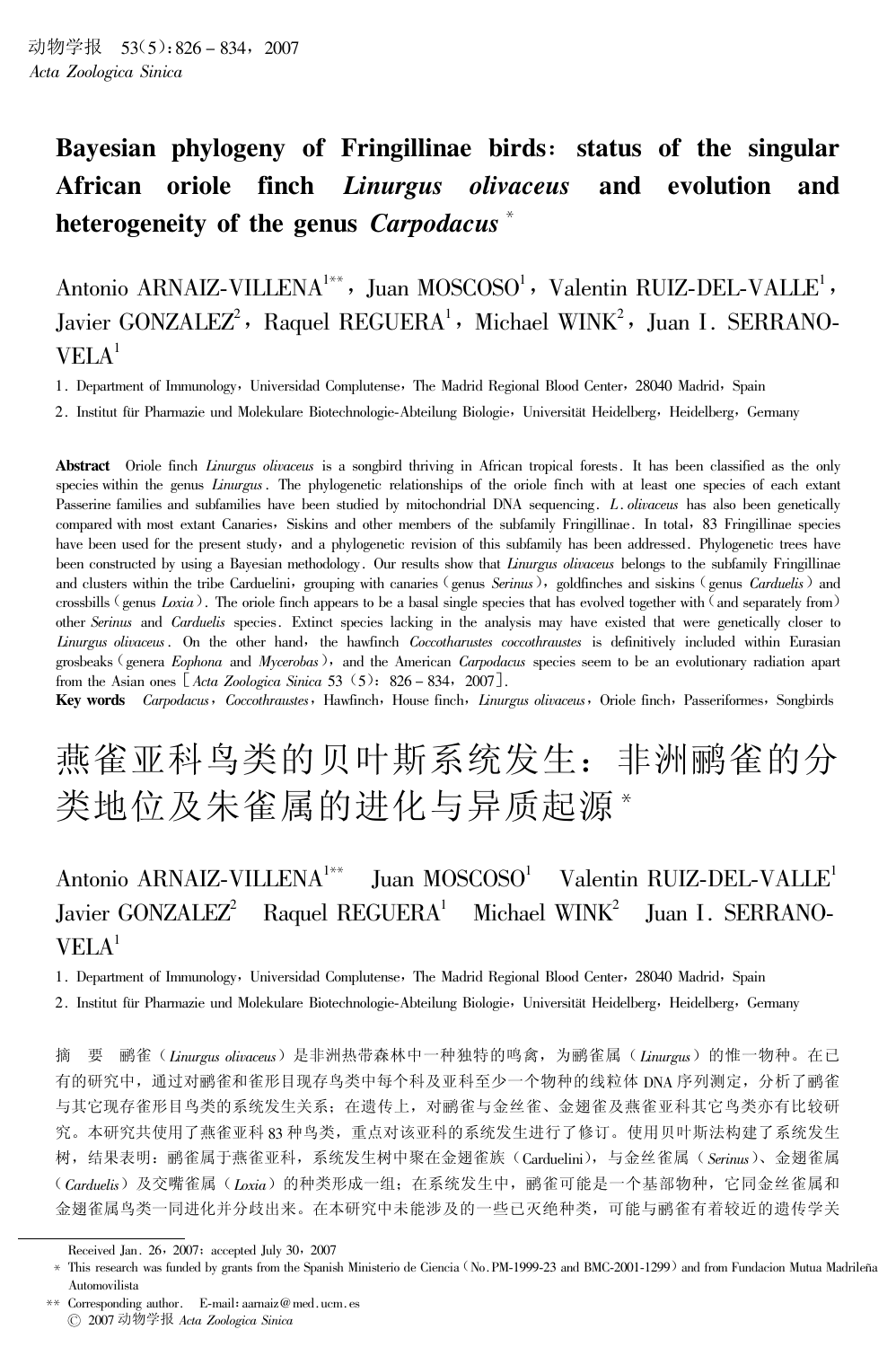系。另一方面,研究也表明锡嘴雀(Coccotharustes coccothraustes)肯定包括在欧亚蜡嘴雀(蜡嘴雀属 Eophona 和拟 蜡嘴雀属 Mycerobas)中, 美洲的朱雀(Carpodacus)可能是从亚洲种类分歧出来并经过进化辐射形成 [动物学报  $53(5): 826 - 834, 2007$ ].

关键词 朱雀 锡嘴雀 蜡嘴雀 家朱雀 鹂雀 雀形目 鸣禽

The evolutionary histories of songbirds have been broadly studied. Sometimes, phenotypic, behavioural and molecular evolution are not concordant (Sibley and Ahlquist, 1990; Pasquet and Thibault, 1997). Thus, the ecological convergence of morphological and behavioural characters may lead to shared features among non-closely genetically related species occurring in similar quasi-identical environments, and conversely, or disparate features may occur among genetically sister taxa thriving under different environments. Evidence of this phenotypic plasticity has already been given for bird species (Marchetti, 1993; Kusmierski et al., 1997; McCracken et al., 1999; van Tuinen et al., 2001; Haavi et al., 2004). Therefore, some phenotypic traits may be not coincidental with the information about the evolutionary histories of birds under study.

Mitochondrial cytochrome  $b$  gene (mt cyt- $b$ ) sequencing has been widely used in molecular systematics. This gene has been proved to be helpful for defining evolutionary relationships among relatively distant or closely related birds, even at the subspecies level (Friesen et al., 1996; Questiau et al., 1998). Songbirds (order Passeriformes, suborder Passeri) comprise about 4 000 worldwide species. The Fringillidae family is included within songbirds. Many songbird species have been phylogenetically analysed previously in our and others' studies by using molecular markers (Pasquet and Thibault, 1997; Arnaiz-Villena et al., 1998, 1999, 2001; Sangster, 2000; Yuri and Mindell, 2002; Zamora et al., 2006a, b).

Linurgus olivaceus is the only species within genus Linurgus. It thrives in tropical forests of central Africa and its name makes reference to the resemblance with the African white-headed oriole ( Oriolus larvatus, Family Corvidae), which occurs in overlapping areas (Clement et  $al.$ , 1993). Non-molecular (phenotypic and behavioural) characters, however, have related oriole finch to the Canaries species Serinus totta  $\left(\right)$  cape serin) and the black-headed canary Serinus alario (Badyaev, 1996, 1997). L. *olivaceus* is included within the Subfamily Fringillinae (order Passeriformes, family Fringillidae) as a single species genus, according to Sibley's birds classification (Sibley and Ahlquist, 1990); however, inclusion in Carduelini tribe (with canaries and goldfinches) was not proposed by Sibley (Sibley and Ahlquist, 1990).

In the present work, we aim to study for the first time the taxonomic status and evolutionary history of the oriole finch by using  $m$ t cyt  $b$  DNA sequences. DNA from species belonging to every extant Passerine families and subfamilies have been compared together with  $L$ . *olivaceus*, particularly those from the three tribes Fringillinae (Drepanidini, comprising Subfamily Carduelini and Fringillini). The phylogenetic analysis shows that the oriole finch belongs to tribe Carduelini, grouping with canaries (genus Serinus), goldfinchessiskins (genus *Carduelis*) and crossbills (genus *Loxia*). It is important that Grosbeaks are included in the analysis since the relative thick and big oriole finch's beak resembles that of the Grosbeaks.

We also make a revision of the hawfinch Coccothraustes coccothraustes phylogeny and analyse the phylogenetic status of the North American Carpodacus species compared to the Asian ones. In a previous work (Arnaiz-Villena et al., 2001), hawfinch classification was uncertain because the available DNA sequence was too short. A longer sequence has been analysed in the present study, definitively placing the Hawfinch within American house Eurasian grosbeaks. The finch Carpodacus mexicanus appeared to be separated from the Asian *Carpodacus* species (Arnaiz-Villena et al.,  $2001$ ); in this paper we have included a new American species, Cassin's finch Carpodacus cassinii, which further supports the separation between Asian and American Carpodacus species radiation.

#### 1 Materials and methods

# 1.1 Bird samples and DNA sequences

Oriole finch L. olivaceus was sampled in a Spanish former colony (Equatorial Guinea, Africa) at Bioko Island (former Fernando Poo Island). The place coordinates are  $3.383^{\circ}$  N,  $8.767^{\circ}$  E, at the Gulf of Guinea. The bird was captured close to the capital, Malabo, where the standard species type was described as Coccothraustes olivaceus by Frazer in 1842 (Clement et al., 1993). The hawfinch  $C$ . coccothraustes sample was taken at a Madrid city garden (Spain) during the autumn southern emigration. This bird thrives in mixed woods, bushes, parks and gardens of Europe and Asia, in paleartic lowlands and mountains up to 3 000 m, including Spain, North Africa and Japan. The Cassin's finch C. cassinii was sampled in Mount Charleston (Nevada, USA). Its habitat is restricted to mountain pine forest of western North America. Blood extraction, amplification and sequencing of mt cyt  $b$  gene (924 base pairs, from  $100$  to  $1\,024$ ) were carried out as previously described (Arnaiz-Villena et al., 1992; Arnaiz-Villena et al., 1998). The new DNA sequences obtained were submitted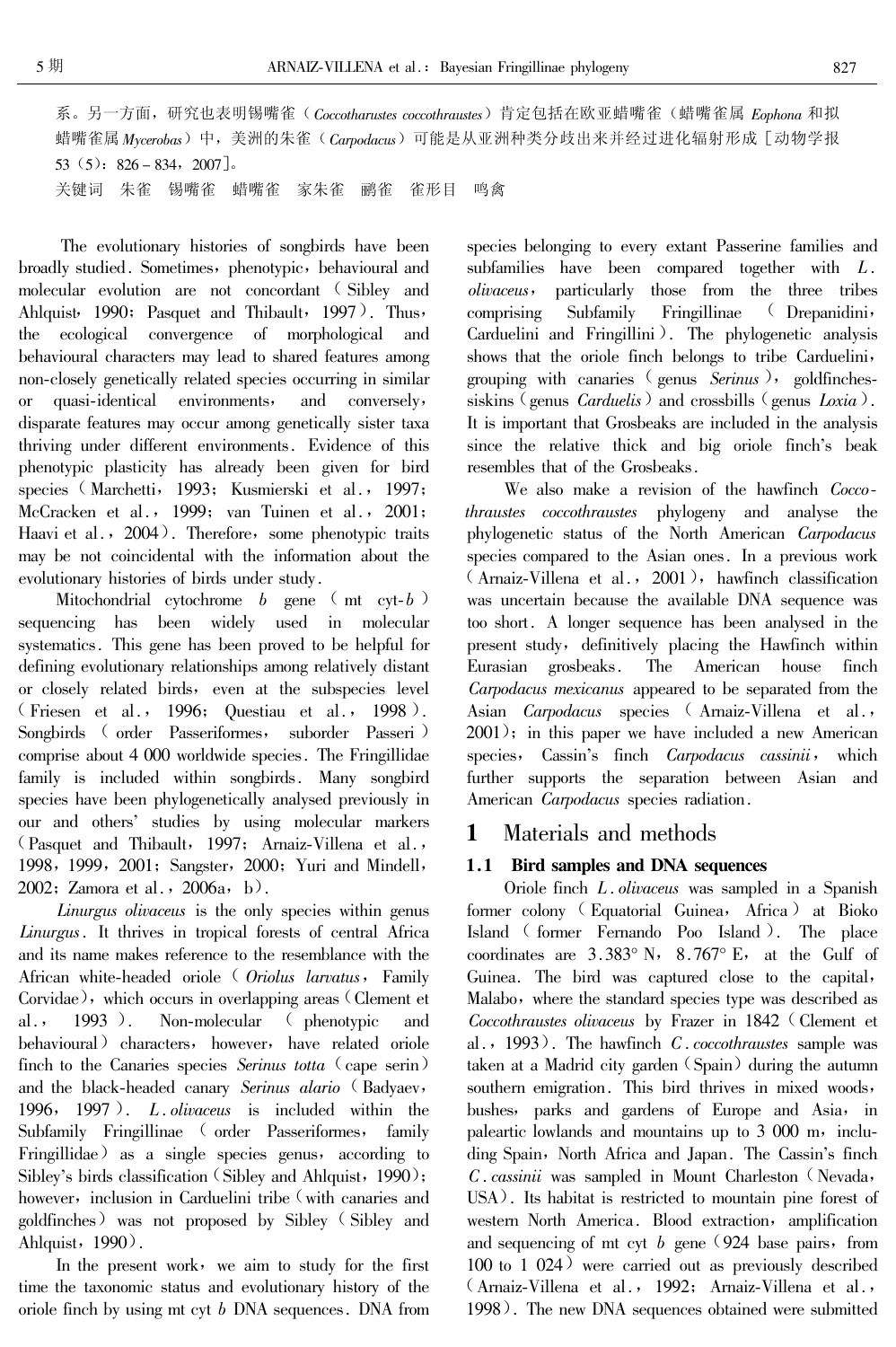to GenBank and given the accession numbers DQ257461  $(L.olivaceus)$ , EF371060  $(C. coccothraustes$  and EF371059 ( $C.$  cassini). L. olivaceus and  $C.$  dominicensis photographs were taken out by Antonio Arnaiz-Villena  $(<sub>see</sub> Fig. 1).$ 

## 1.2 Species used for phylogenetic calculations

Linurgus olivaceus was first compared with mt cyt b DNA sequences from many other songbirds (order Passeriformes, suborder Passeri to confirm its current taxonomic status at the family (or subfamily) level (Sibley and Ahlquist, 1990; Clement et al., 1993). Families, subfamilies and species of analysed birds, and the corresponding GenBank accession numbers are detailed in Table 1. Chicken (Galliformes: Phasianidae: *Gallus gallus*,  $X52392$  was set as outgroup. These sequences were taken from the National Center of Biotechnology Information (http: //www.ncbi.nlm. nig. gov) and from our own results (Arnaiz-Villena et al., 1998, 1999; Allende et al., 2001; Zamora et al., 2006a, 2006b; Arnaiz-Villena et al., 2007). In a second approach, the oriole finch was compared with species belonging to the three tribes (Carduelini, Drepanidini and Fringillini from Subfamily Fringillinae to better define its position at the species level.  $C$ . coccothraustes and  $C$ . cassinii were included in this analysis. Lark-like bunting *Emberiza impetuani* (Family Fringilliadae, Subfamily Emberizinae) was used as outgroup. The species used in this second analysis are indicated in Table 2, and these results are shown in  $Fig.1.$ 

## 1.3 Statistical analyses

924 base pairs  $(bp)$  DNA sequences of mt cyt b gene from the bird species analysed were aligned and checked for stop codons with MEGA3.1 computer program (Kumar et al., 2004). Phylogenetic trees were calculated using a Bayesian analysis (Huelsenbeck and Ronquist,  $2001$  with MrBayes  $3.1.2$  software (Ronquist) and Huelsenbeck, 2003). The model of evolution chosen was the one that most likely fit for the data set, according to Modeltest 3.1 program (http: //darwin. uvigo. es) (Posada and Crandall, 1998); this model was  $GTR + I +$ G, that is, a general time reversible model which considers up to six different nucleotide substitution types, the proportion invariable sites and a gamma distribution of rates at variable sites, with the associated shape parameter 'alpha'. Two independent runs, with one cold and three heated chains each, were performed along 5 000 000 generations, sampling every 100 generations. The 'burn-in' was determined to be  $25\%$  (1 250 000 generations), so the first 12 500 samples were discarded. After that, both runs had converged to a stationary distribution and the average standard deviation of split frequencies approached to zero, being less than 0.01 at the end of the analysis.

#### $\overline{2}$ Results

The Bayesian analysis place Linurgus olivaceus within subfamily Fringillinae (Family Fringillidae) when compared with members from most of the families and subfamilies of songbirds (Suborder Passeri). All compared Passeri species are detailed in Table 1 and the dendrograms of results are not shown. L. olivaceus appears as a basal species of genera Carduelis and Serinus polytomic radiations.

Calculations carried out with species from tribes Carduelini, Drepanidini and Fringillini (Subfamily Fringillinae) (see Table  $2$ ) show that tribes Drepanidini and Fringillini form two distinct well-defined monophyletic groups, strongly supported in the Bayesian analysis with posterior probability values of 1.00 for both groups  $(Fig.1)$ . However, tribe Carduelini comprises a number of paraphyletic groups. The oriole finch is included into these Carduelini groups, and clusters by itself among all analysed Canaries (genus Serinus), Goldfinches-Siskins (genus *Carduelis*) and crossbills (genus *Loxia*), having a high posterior probability value of 0.99 in the Bayesian tree (Fig. 1, see node 'A'). This later 'A' Carduelini group shows a paraphyletic distribution of smaller consistent and independent subgroups of *Carduelis* and Serinus species, like the Asian-African canaries, North and South American siskins, African canaries, redpolls and greenfinches (including the desert finch Rhodopechys  $\alpha$ obsoleta). Linurgus olivaceus appears as a basal and separated species in the African Canaries subgroup.

Other well-defined Carduelini groups are the bullfinches (genus  $Pyrthula$ ), that include the pine grosbeak Pinicola enucleator, and the rosefinches, grouping Asian *Carpodacus* species with the long-tailed rosefinch *Uragus sibiricus* and the scarlett finch Haematospiza sipahi. The American Carpodacus cassinii (Cassin's finch) and house finch Carpodacus mexicanus cluster together and separated from the rest of Carduelini finches, including the Asian *Carpodacus* species. the hawfinch *Coccothraustes coccothraustes* Finally, clusters with grosbeaks (genera Eophona and  $Mycerobas$ ), basal to genus  $Eophona$ .

#### $\mathbf{3}$ **Discussion**

## 3.1 Oriole finch taxonomic status

The Bayesian analysis places Linurgus olivaceus within Subfamily Fringillinae (Family Fringillidae) when compared with members from most of the families and subfamilies of songbirds specified in Table 1, what is concordant with Sibley's birds classification (Sibley and Ahlquist, 1990). Once oriole finch was shown to be placed within Fringillinae birds, similar phylogenetic calculations were carried out to compare the oriole finch with species from this Fringillinae subfamily tribes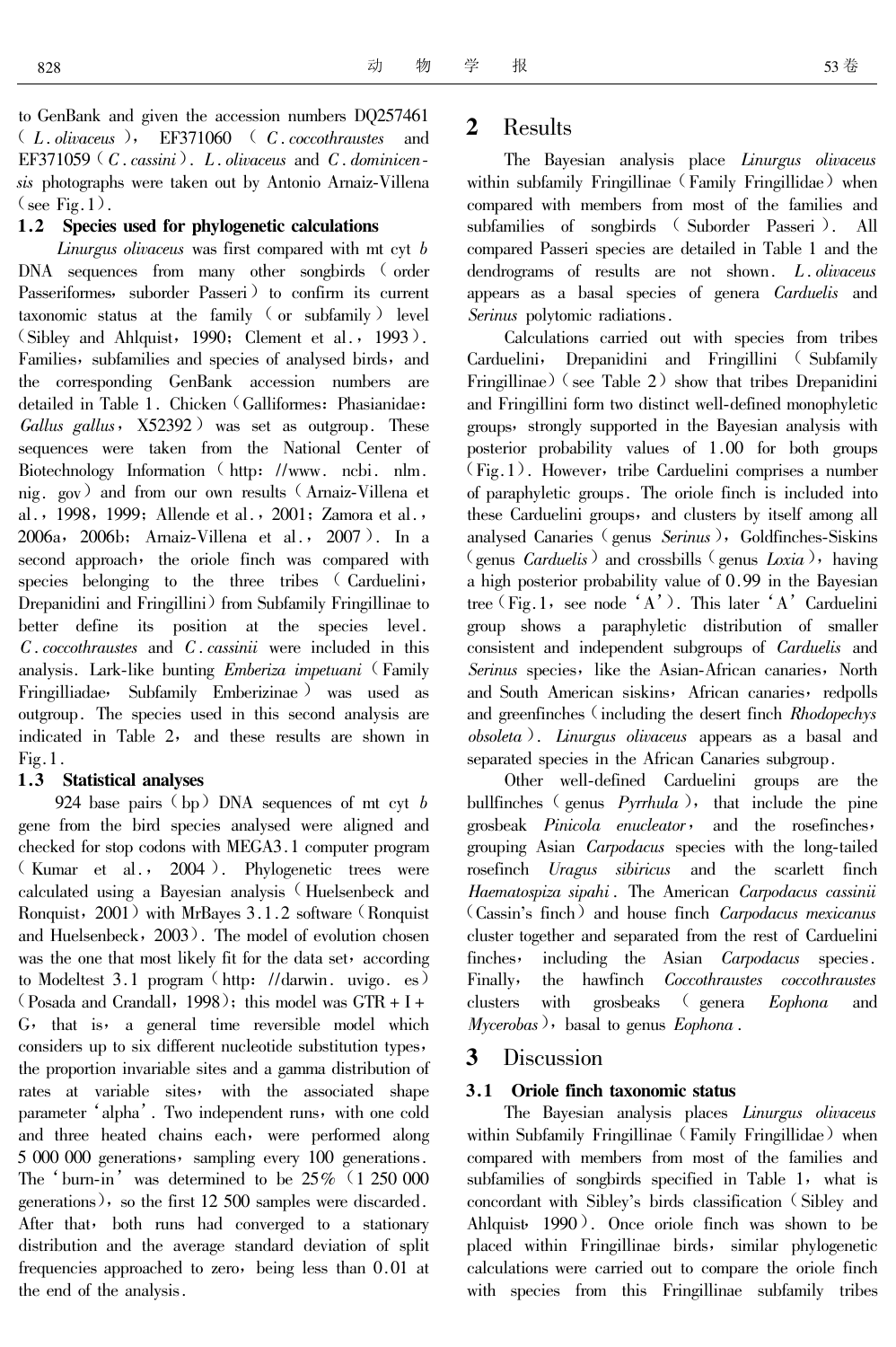| Family            | o<br>Subfamily  | Species                    | GenBank accession numbers |
|-------------------|-----------------|----------------------------|---------------------------|
| Climacteridae     |                 | Cormobates placens         | AY064278                  |
| Menuridae         |                 | Menura novaehollandiae     | AY064276                  |
| Ptilonorhynchidae |                 | Chlamydera lauterbachii    | U76506                    |
| Turnagridae       |                 | Turnagra capensis          | U51734                    |
| Maluridae         |                 | Stipiturus mallee          | AY488404                  |
| Pardalotidae      | Pardalotinae    | Pardalotus striatus        | AY488398                  |
|                   | Dasyornithinae  | Dasyornis broadbenti       | AY488394                  |
|                   | Acanthizinae    | Sericornis perspicillatus  | AY488400                  |
| Petroicidae       |                 | Tregellasia leucops        | AY443259                  |
| Orthonychidae     |                 | Orthonyx temminckii        | AY064275                  |
| Laniidae          |                 | Lanius bucephalus          | AB159157                  |
| Vireonidae        |                 | Vireo latimeri             | AF383108                  |
| Corvidae          | Corcoracinae    | Corcorax melanorhamphos    | AY064274                  |
|                   | Pachycephalinae | Pachycephala pectoralis    | AY228089                  |
|                   | Corvinae        | Oriolus xanthornus         | AF094615                  |
|                   | Dicrurinae      | Dicrurus paradiseus        | AF096473                  |
|                   | Malaconotinae   | Malaconotus sulfureopectus | AF096456                  |
| Callaeatidae      |                 | Callaeas cinerea           | AF433209                  |
| Picathartidae     |                 | Chaetops frenatus          | AY228052                  |
| Bombycillidae     |                 | Ptilogonys cinereus        | AY443258                  |
| Cinclidae         |                 | Cinclus mexicanus          | AY329454                  |
| Muscicapidae      | Turdinae        | Turdus merula              | AY286396                  |
|                   | Muscicapinae    | Ficedula parva             | AY329460                  |
| Sturnidae         |                 | Sturnus vulgaris           | AF285790                  |
| Sittidae          | Sittinae        | Sitta pygmaea              | AY352538                  |
| Certhiidae        | Certhiinae      | Certhia familiaris         | AY352523                  |
|                   | Troglodytinae   | Troglodytes aedon          | AY352547                  |
|                   | Polioptilinae   | Polioptila caerulea        | AY352535                  |
| Paridae           | Remizinae       | Remiz pendulinus           | AY228081                  |
|                   | Parinae         | Parus major                | AF551784                  |
| Aegithalidae      |                 | Aegithalos caudatus        | AB159172                  |
| Hirundinidae      | Hirundininae    | Hirundo rustica            | AY509626                  |
| Regulidae         |                 | Regulus calendula          | AY329472                  |
| Pycnonotidae      |                 | Hypsipetes amaurotis       | AB159164                  |
| Cisticolidae      |                 | Prinia bairdii             | AY352536                  |
| Zosteropidae      |                 | Zosterops japonicus        | AB159168                  |
| Sylviidae         | Acrocephalinae  | Urosphena squameiceps      | AB159179                  |
|                   | Megalurinae     | Megalurus pryeri           | AJ004323                  |
|                   | Garrulicinae    | Garrulax chinensis         | AY333176                  |
|                   | Sylviinae       | Sylvia melanothorax        | AJ534546                  |
| Alaudidae         |                 | Alauda arvensis            | AY228047                  |
| Nectariniidae     | Nectariniinae   | Nectarinia sovimanga       | AY235553                  |
| Passeridae        | Passerinae      | Passer domesticus          | AF094639                  |
|                   | Motacillinae    | Motacilla alba             | AF445529                  |

Prunella atrogularis

Quelea cardinalis

Lonchura cucullata

Serinus serinus

Emberiza elegans

Peucedramus taeniatus

AY329471

AF255709

L76611

AF290139

L76263

L78806

| Table 1 Species representing most of the families and subfamilies of songbirds (Order Passeriformes, Suborder Passeri), used to |  |
|---------------------------------------------------------------------------------------------------------------------------------|--|
| determine the phylogenetic status of the Oriole Finch among them                                                                |  |

 $\label{prop:1} \textbf{Fringillidae}$ 

Prunellinae

 $Ploceinae$ 

Estrildinae

Fringillinae

 $Emberizinae$ 

 $\label{eq:peucedramina} {\rm Peucedraminae}$ 

 $\overline{a}$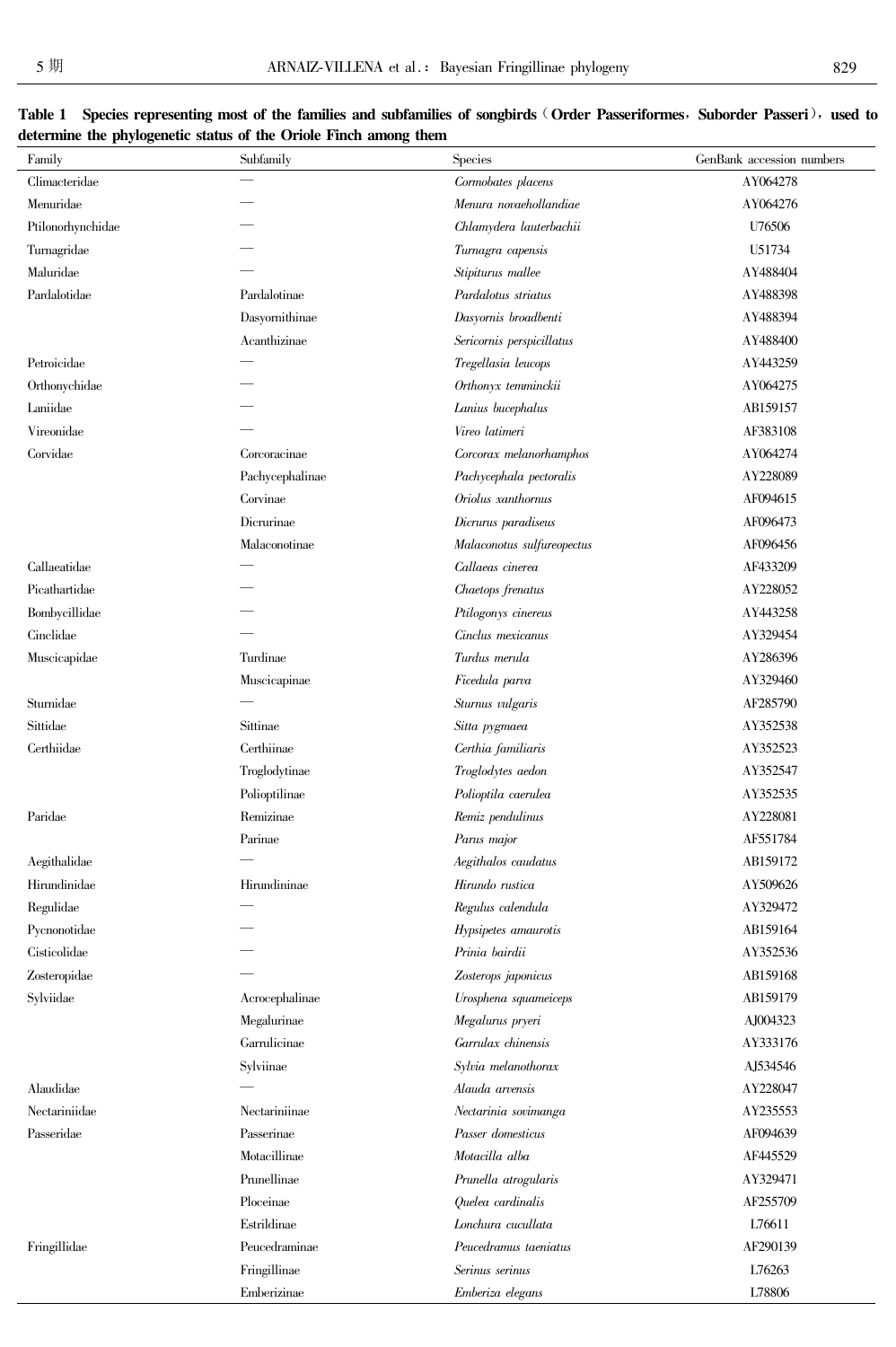Haematospiza sipahi

#### Scientific name Common name GenBank Sample region Oriole finch DO257461 Bioko, Equatorial Guinea Linurgus olivaceus Subfamily Emberizinae, Tribe Emberizini Emberiza impetuani Lark-like bunting L77902 Bostwana Subfamily Emberizinae, Tribe Cardinalini Novorsibirsk, Russia AF342882 Pinicola enucleator Pine grosbeak Subfamly Fringillinae, Tribe Carduelini U78322 Szechwan, China Carduelis ambigua Black-headed greenfinch Carduelis atrata Black siskin L76385 Sucre, Bolivia Carduelis atriceps Black-capped siskin AF342863 Quetzaltenango, Guatemala Carduelis barbata Black-chinned siskin L77868 Magallanes, Chile Carduelis cannabina Linnet L76298 Madrid, Spain Carduelis carduelis caniceps European goldfinch L76388 Katmandu, Nepal Carduelis carduelis parva European goldfinch L76387 Madrid, Spain Carduelis chloris aurantiventris Greenfinch L76297 Madrid, Spain Thick-billed siskin Carduelis crassirostris L77869 Mendoza, Argentina Red siskin Carduelis cucullata L762299 Venezuela Carduelis dominicensis Antillean siskin AF342864 Constanza, Dominican Rep. Carduelis flammea Common redpoll L76386 Brussels, Belgium Carduelis flavirostris Twite U83199 Antwerp, Belgium Carduelis hornemanni U83201 Artic redpoll Antwerp, Belgium Carduelis lawrencei Lawrence's goldfinch L76392 San Diego (CA), USA Carduelis magellanica Hooded siskin U79016 Misiones, Argentina Carduelis notata Black-headed siskin U79019 Chiapas, Mexico Carduelis olivacea Olivaceus siskin **L77871** Lima, Perú Carduelis pinus pinus Pine siskin U79020 Jackson (WY), USA Carduelis pinus perplexus Pine siskin AF901951 Quetzaltenango, Guatemala Dark-backed goldfinch U78324 Maracay, Vanezuela Carduelis psaltria colombiana Sacramento (CA), USA Carduelis psaltria hesperofila Dark-backed goldfinch 1.76390 Szechwan, China Carduelis sinica Grey-capped greenfinch 1.76592 Carduelis spinescens Andean siskin I179017 Merida, Venezuela Yellow-breasted greenfinch Katmandu, Nepal Carduelis spinoides 1179018 Eurasian siskin Madrid, Spain Carduelis spinus L76391 Carduelis tristis salicamans American goldfinch 1179022 San Francisco (CA), USA Yellow-bellied siskin Carduelis xanthogastra 1.76389 San Jose, Costa Rica Yellow-faced siskin U83200 Recife, Brasil Carduelis yarrellii Cassin's finch Mt. Charleston (NV), USA Carpodacus cassinii EF371059 Islamabad, Pakistan Carpodacus erythrinus roseatus Common rosefinch AF342883 Los Angeles (CA), USA House finch AF342865 Carpodacus mexicanus frontalis Carpodacus roseus Palla's rosefinch AF342867 Beijing, China Streaked rosefinch Carpodacus rubicilloides lucifer AF342868 Katmandu, Nepal White-browed rosefinch Carpodacus thura AF342869 Katmandu, Nepal Three-banded rosefinch AF342870 Carpodacus trifasciatus Szechwan, China Coccothraustes coccothraustes Hawfinch EF371060 Madrid, Spain Yellow-billed grosbeak AF342871 Eophona migratoria Beijing, China Japanese grosbeak AF342872 Beijing, China Eophona personata

Scarlet finch

AF342875

Katmandu, Nepal

#### Table 2 List of species used in the phylogenetic calculations. Origin of samples and GenBank accession numbers to cyt b DNA sequences are indicated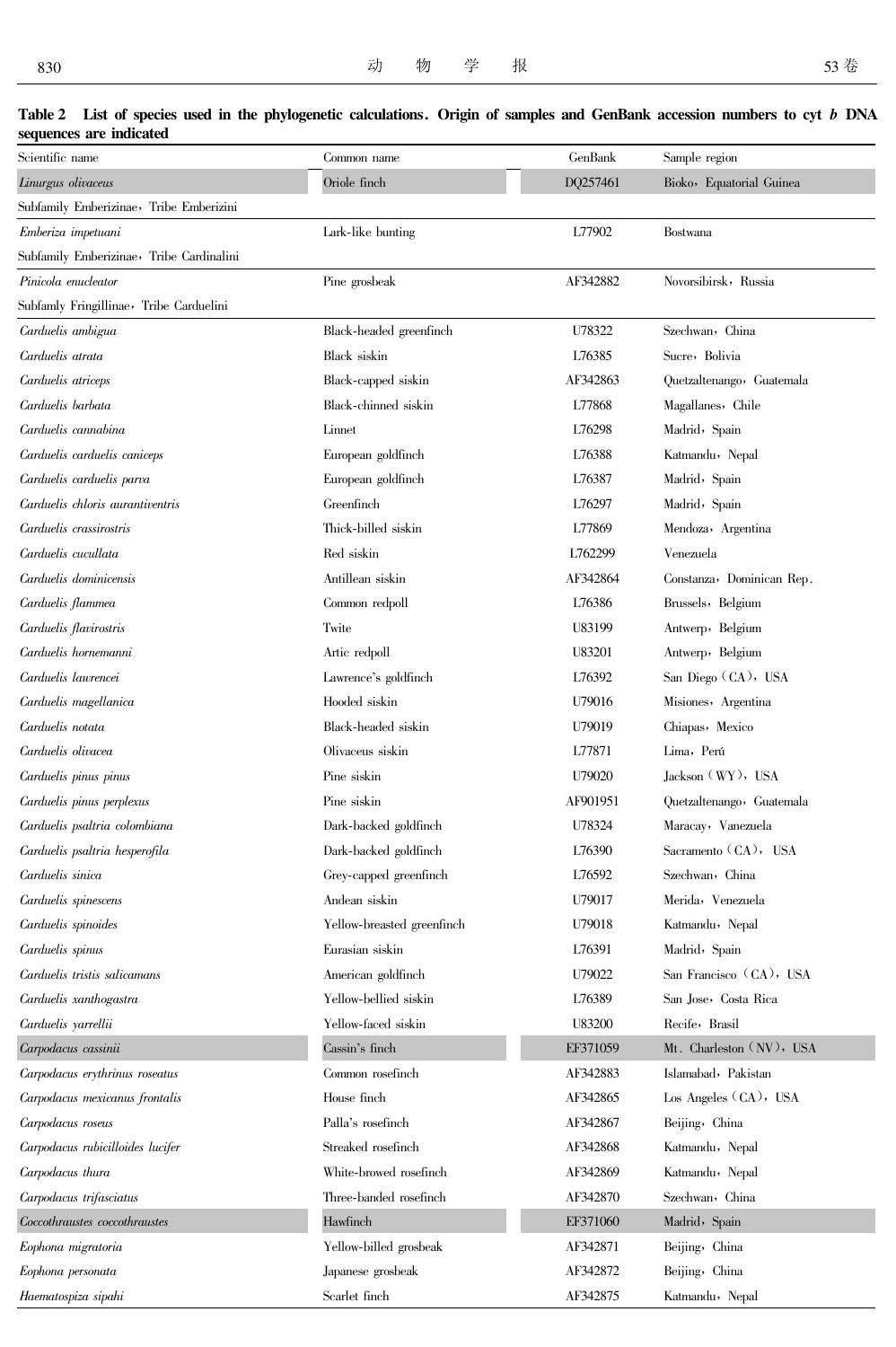| GenBank<br>Scientific name<br>Common name<br>Sample region                                 |  |
|--------------------------------------------------------------------------------------------|--|
| AF342876<br>Loxia curvirostra curvirostra<br>Common crossbill<br>Alcala de Henares, Spain  |  |
| Common crossbill<br>AF342877<br>Beijing, China<br>Loxia curvirostra japonica               |  |
| Two-barred crossbill<br>Siberia, Rusia<br>Loxia leucoptera bifasciata<br>AF342878          |  |
| Collared grosbeak<br>Mycerobas affinis<br>AF342879<br>Katmandu, Nepal                      |  |
| Mycerobas carnipes<br>White-winged grosbeak<br>AF342880<br>Katmandu, Nepal                 |  |
| Beavan's bullfinch<br>AF342862<br>Pyrrhula erythaca wilderi<br>Beijing, China              |  |
| Brown bullfinch<br>Katmandu, Nepal<br>Pyrrhula nipalensis<br>AF342884                      |  |
| Comon bullfinch<br>Novasibirsk, Russia<br>Pyrrhula pyrrhula cineracea<br>AF342886          |  |
| Comon bullfinch<br>AF342881<br>Pyrrhula pyrrhula grisseiventris<br>Beijing, China          |  |
| Comon bullfinch<br>Santander, Spain<br>Pyrrhula pyrrhula iberiae<br>AF342885               |  |
| Desert finch<br>Rhodopechys obsoleta<br>AF342889<br>Kabul, Afganistan                      |  |
| L76276<br>Serinus alario<br>Black-headed canary<br>Capetown, South Africa                  |  |
| Serinus albogularis<br>L78705<br>Whited-throated canary<br>Capetown, South Africa          |  |
| Yellow-rumped seedeater<br>Capetown, South Africa<br>Serinus atrogularis<br>L76267         |  |
| Serinus canaria<br>Island canary<br>L76266<br>Canary Islands, Spain                        |  |
| Serinus canicollis canicollis<br>Yellow-crowned canary<br>L78706<br>Capetown, South Africa |  |
| Serinus citrinella citrinella<br>Citril finch<br>L77872<br>Madrid, Spain                   |  |
| Citril finch<br>Sardinia, Italy<br>Serinus citrinella corsicanus<br>AY583725               |  |
| Serinus citrinelloides<br>African citril<br>L77555<br>Nairobi, Kenya                       |  |
| L78707<br>Maputo, Mozambique<br>Serinus citrinipectus<br>Lemon-breasted canary             |  |
| White-bellied canary<br>Dar es Salam, Tanzania<br>Serinus dorsostriatus<br>L76278          |  |
| Serinus flaviventris quintoni<br>Yellow canary<br>L76280<br>Capetown, South Africa         |  |
| Serinus gularis endemion<br>Streaky-headed seedeater<br>L77556<br>Capetown, South Africa   |  |
| Serinus leucopygius riggenbachi<br>White-rumped seedeater<br>L76264<br>Dakar, Senegal      |  |
| Dar es Salam, Tanzania<br>Serinus mozambicus<br>Yellow-fronted canary<br>L76265            |  |
| Red-fronted serin<br>Serinus pusillus<br>L77873<br>Sin Wiang, China                        |  |
| European serin<br>Madrid, Spain<br>Serinus serinus<br>L76263                               |  |
| Serinus striolatus<br>Streaky seedeater<br>L77557<br>Nairobi, Kenya                        |  |
| Capetown, South Africa<br>Serinus sulphuratus<br>L76294<br>Brimstone canary                |  |
| AY570547<br>Syrian serin<br>Mount Hermon, Israel<br>Serinus syriacus                       |  |
| Tibetan siskin<br>L76279<br>Szechwan, China<br>Serinus thibetanus                          |  |
| AY570548<br>Cape Town, South Africa<br>Serinus totta<br>Cape serin                         |  |
| AF365877<br>Uragus sibiricus lepidus<br>Long-tailed rosefinch<br>Beijing, China            |  |
| Subfamily Fringillinae, Tribe Drepanidini                                                  |  |
| AF015760<br>Hawaii Islands, USA<br>Hemignathus munroi<br>Akiapolaau                        |  |
| Hemignathus virens<br>Hawaii amakihi<br>AF015755<br>Hawaii Islands, USA                    |  |
| Oreomystis bairdi<br>Hawaii Islands, USA<br>Kauai creeper<br>AF015763                      |  |
| AF015758<br>Oreomystis mana<br>Hawaii creeper<br>Hawaii Islands, USA                       |  |
| AF015759<br>Hawaii Islands, USA<br>Paroreomyza montana<br>Maui creeper                     |  |
| Pseudonestor xanthophrys<br>Maui parrotbill<br>AF015762<br>Hawaii Islands, USA             |  |
| Subfamily Fringillinae, Tribe Fringillini                                                  |  |
| Fringilla coelebs<br>Chaffinch<br>L76609<br>Madrid, Spain                                  |  |
| Fringilla montifringilla<br><b>Brambling</b><br>L77903<br>Denmark                          |  |
| Fringilla teydea<br>Teydefinch<br>AF002894<br>Canary Islands, Spain                        |  |

All the sequences have been obtained by us (Arnaiz-Villena et al., 1998; Arnaiz-Villena et al., 1999; Arnaiz-Villena et al., 2001; Zamora et al., 2006b), except Fringilla teydea and the Hawaiian honeycreepers species (tribe Drepanidini), taken from the GenBank (http: //www. ncbi. nlm. nih. gov). Three new sequences are included for the present work  $\lq$  in grey).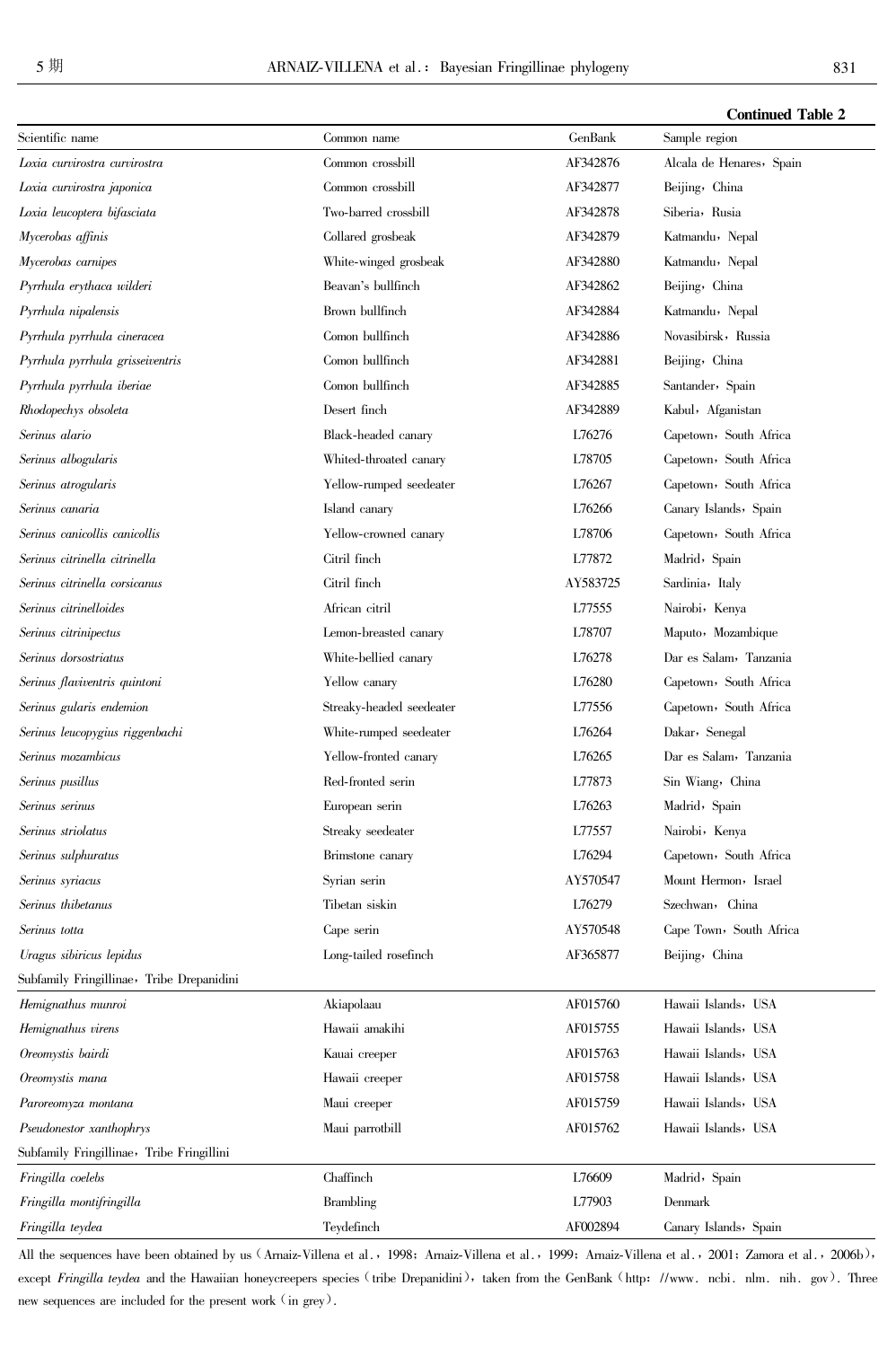



Species belonging to the tribes Carduelini, Drepanidini and Fringillini from Subfamily Fringillinae are compared with the oriole finch Linurgus olivaceus. Hawfinch Coccothraustes coccothraustes and Cassin's finch Carpodacus cassinii are included in the tree (see also Table 2). Lark-like Bunting *Emberiza impetuani* (Subfamily Emberizinae, tribe Emberizini) was set as outgroup. The evolutionary model chosen for the Bayesian analysis was  $GTR + I + G$ , which considers six different ratio of changes between nucleotides, the proportion of invariable sites and a gamma distribution of rates at variable sites. 5 000 000 generations were run, sampling every 100 generations and discarding the first 12 500 samples. The posterior probability values  $(x + 100)$  of the nodes are indicated. The three new species studied are highlighted in black.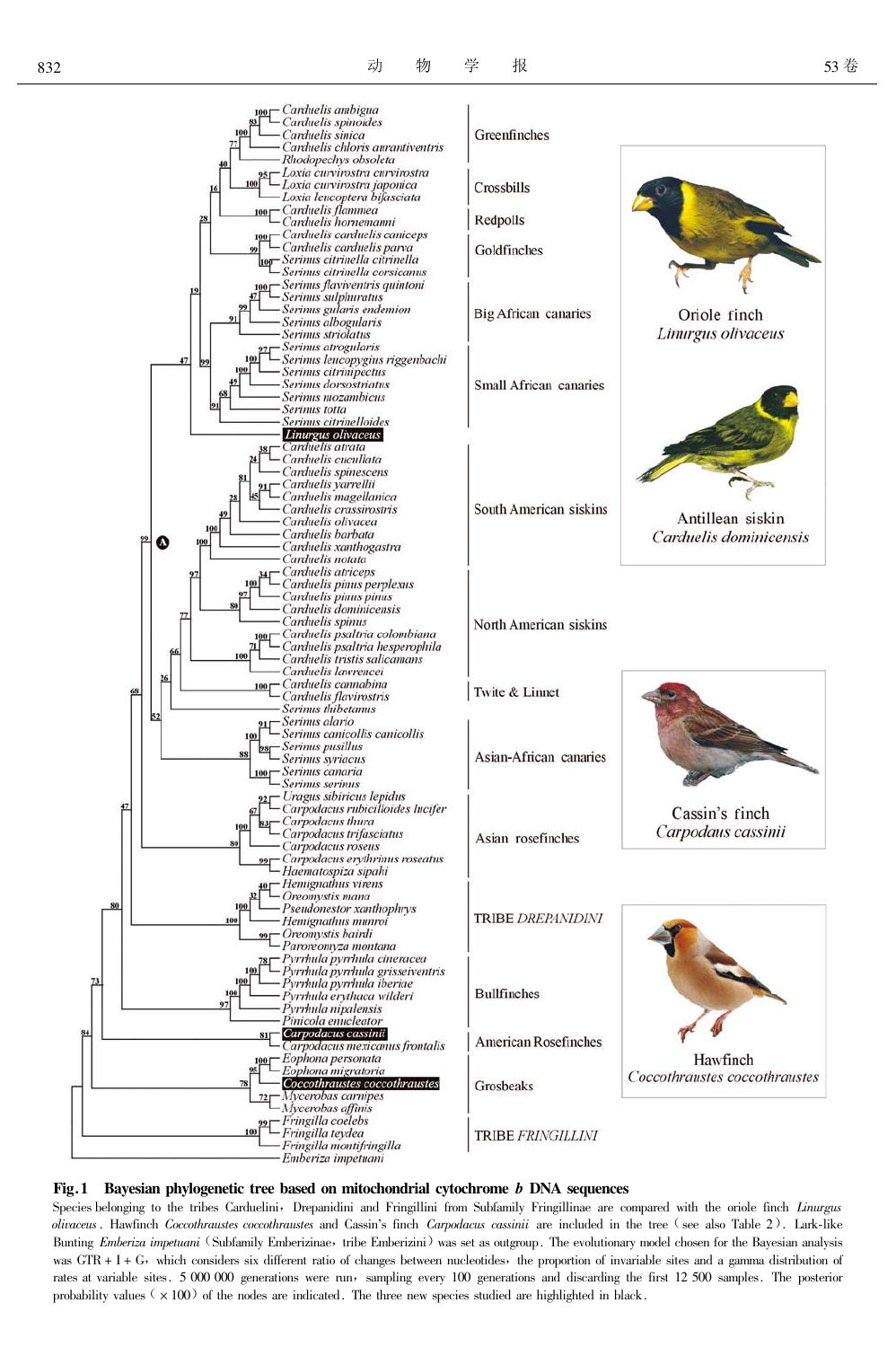(Carduelini, Drepanidini and Fringillini, see Table 2). Both tribes Drepanidini and Fringillini form distinct welldefined monophyletic groups, according to the Bayesian analysis  $(Fig.1)$ , while tribe Carduelini seems to comprise a number of paraphyletic groups. The oriole finch was found to belong to tribe Carduelini, and it is integrated within a strongly supported group that clusters all the species from genera Serinus, Carduelis and Loxia (and also the desert finch Rhodopechys obsoleta, that groups with greenfinches (Zamora et al., 2006a)  $(Fig.1)$ . L. olivaceus appears in a single branch as a basal species close to African Canaries (genus Serinus). No sister taxa have been found, most likely due to the lack of extinct species in the analyses (Arnaiz-Villena et al., 1999; Zamora et al., 2006b).

## 3.2 Oriole finch speciation timing

According to previous results (Arnaiz-Villena et al., 1998, 1999; Zamora et al.,  $2006b$ , the speciation of Canaries and Goldfinches started in the Miocene Epoch, about  $9 - 10$  MYA. The oriole finch is basal to many Carduelis and Serinus species  $(Fig.1)$ ; thus, Linurgus' ancestor may or may not be the ancestor of some extant canaries and goldfinches-siskins, but it is certain that it belongs to the same polyphyletic radiation, which started in the late Miocene Epoch  $(23 – 25 MYA)$ .

# 3.3 Oriole finch relatedness

Phenotypic and DNA sequence-based classifications are not always concordant. In fact, the phylogenetic calculations do not show a close genetic relatedness between the Oriole Finch and morphologically similar species, like the Antillean siskin Carduelis dominicensis, which is very similar in plumage and size, but genetically unrelated  $(Annaz-Villena et al. 2007 and Fig. 1). On$ the other hand, the Bayesian phylogenetic analysis shows that phenotipically distinct birds are indeed genetically close  $(Fig.1)$ . Some examples were previously reported: 1) the Citril finch Serinus citrinella clusters genetically with the goldfinch *Carduelis carduelis* (Arnaiz-Villena et al., 1999; Zamora et al.,  $2006b$ ; 2) the scarlet finch Haematospiza sipahi and the long-tailed rosefinch Uragus sibiricus genetically group with rosefinches from genus *Carpodacus* (Arnaiz-Villena et al., 2001) in spite of a disparate morphology;  $3$  ) pine grosbeak *Pinicola* enucleator seems to be genetically a quite apparently different bullfinch (genus  $Pyrthula$ ) (Arnaiz-Villena et al.,  $2001$ ); and 4) the pale desert finch *Rhodopechys obsoleta* appears to be genetically the ancestor of fully coloured greenfinches (genus Carduelis) (Zamora et al.,  $2006a$ ).

Convergent evolution towards black head and dark green colours are clearly found in both genetically unrelated oriole finch and antillean siskin. This is more probably due to the fact that these two birds live in humid forests and a dark colour (conferred by changes in carotenoid and melanine metabolism) (Gill, 1995),

protects feathers from microbial infections in humid habitats (Burtt and Ichida,  $2004$ , as seen for greenfinches (Zamora et al.,  $2006a$ ).

# 3.4 Hawfinch Coccothraustes coccothraustes

In our previous work (Arnaiz-Villena et al., 2001) only a 307 bp cytochrome b DNA sequence was available from this species. This did not resolve the phylogenetic tree topology and the Hawfinch appeared to be separated from other Eurasian grosbeaks. Thus, a 924 bp sequence from mt cyt  $b$  was obtained for the present work and it was definitively shown that the hawfinch goes together with other Asian grosbeaks, basal to *Eophona* species. These results are supported by this work Bayesian methodology  $(Fig.1)$ .

#### $3.5$ American Carpodacus: house finch and Cassin's finch

Our previous work showed a great heterogeneity within genus *Carpodacus*, showing politomies and, more the North American house finch  $C$ . important, *mexicanus* was separated from the Asian species (Armaiz-Villena et al.,  $2001$ ). This separation is now confirmed with the analysis of a new American Carpodacus:  $C$ . cassinii (Cassin's finch). The Bayesian analysis (Fig. 1) seems to establish that American Carpodacus belong to a radiation different to the Asian one. In the future, perhaps the addition of putative missing species in the analysis may join both Asian and American Carpodacus groups. In the present analysis they are separete phylogenetic groups. House finch thrives in western Canada, United States and Mexico, and eastern United States, while more purple coloured Cassin's finch lives in general in higher altitudes of western Canada, United States and Mexico. However, thriving range of both species frequently overlap in the western North American part. North American Carpodacus probably represent a radiation different from the Asian ones (Arnaiz-Villena et al.,  $2001$ ). American *Carpodacus* ancestor probably appeared around 10 million years ago  $(MYA)$  (Arnaiz-Villena et al.,  $2001$  in the second part of the Miocene Epoch when temperatures had already lowered and North America become isolated from Siberia by ice (Uriarte-Cantolla,  $2003$ ).

### A brief comment on Fringillinae subfamily  $3.6$ phylogeny

Conjoint phylogenetic analyses of *Carduelis* and Serinus genera show that they are the closest genera among Fringillinae. However, several politomies were shown in both genera  $(Fig.1)$ . This suggests an independent evolution of different small groups of Fringillinae birds, which started about  $10 - 9$  MYA in the Miocene Epoch and do not show a clear common ancestor  $(Zamora et al., 2006b)$ . In the present paper, a more extensive and powerful Bayesian analysis further support these findings and helps to define that it is likely that several evolutionary radiations occurred separately within